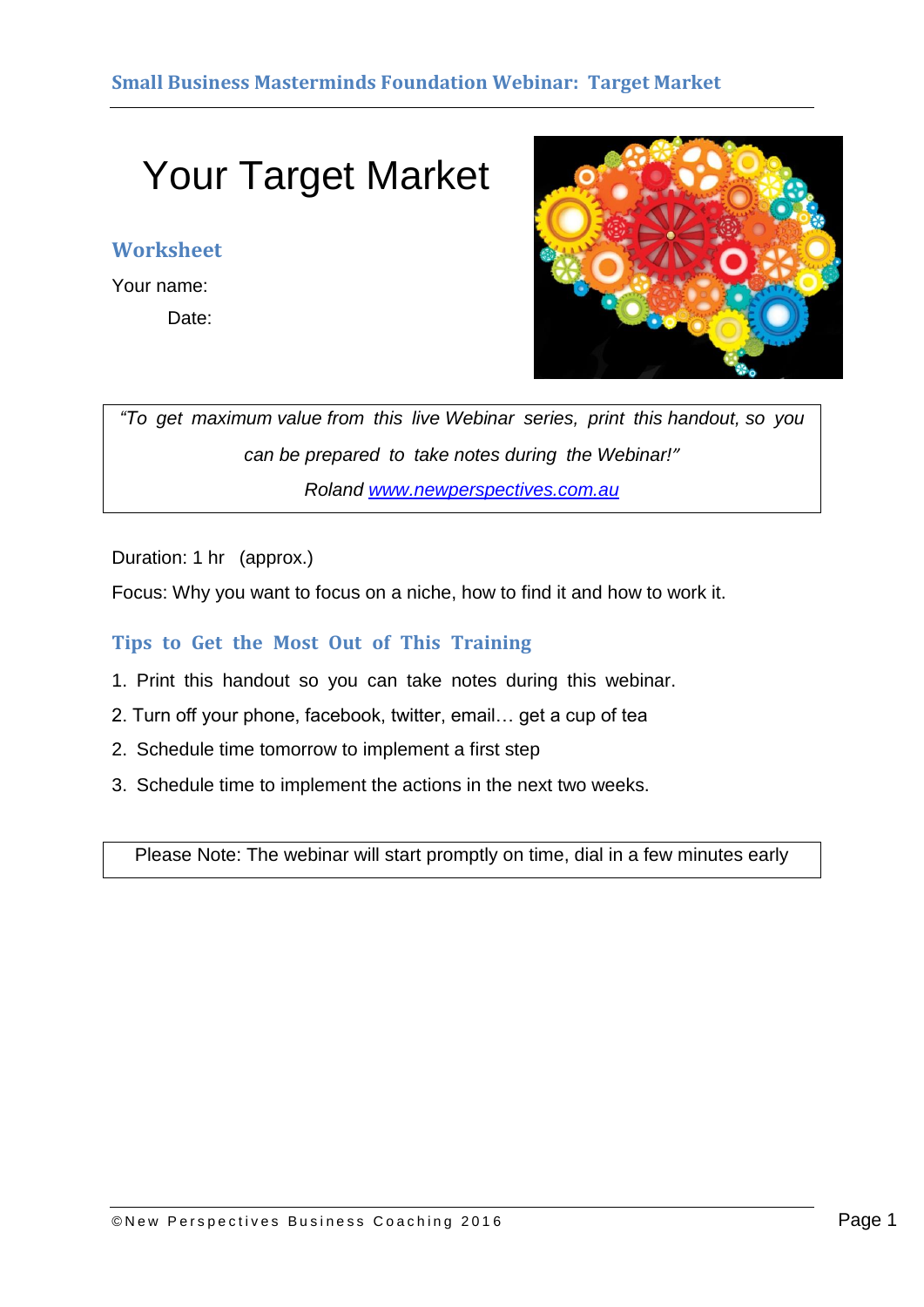#### **Our Agenda**

- Check-in where you are in this topic
- Managing by crossing your fingers
- Competing on price and why it's a dog's game
- The 3 key questions about people
- The 3 key questions your niche
- Why you have to differentiate yourself (and what this means!!)
- Some examples of differentiation
- A Business bedtime story
- Roland's story
- All the lessons and insights
- Special offer
- Take action/ Next steps



**My biggest challenge / My Most pressing issue in business right now:**

#### **My outcome for participating in the webinar:**

What do I have to do… what attitude should I take to give myself the best opportunity for achieving my outcome?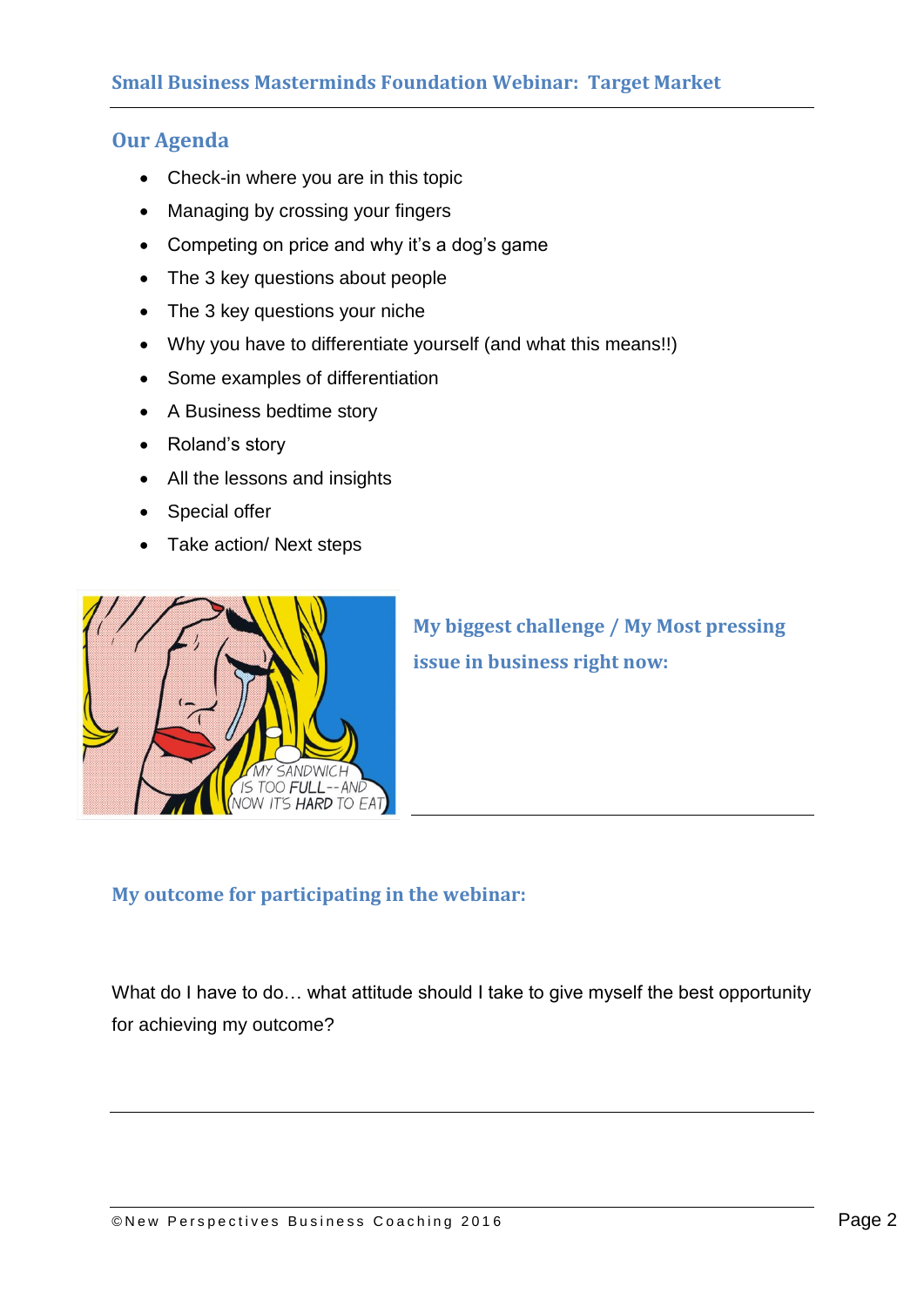**When I think of establishing a target market, I feel:**

*a) Frustrated, because I don't know where to focus my attention*

- *b) Overwhelmed because I am trying to be everything to everyone*
- *c) Confused, because one moment I think I've worked out what my niche should be, but I don't want to say no to opportunities that might come my way*
- *d) All of the above...just depends what time of the day you ask me*
- *e) Excited because I know exactly who my narrow target market is, where they live, what they need, what they care about and how to communicate with them.*

### **The Three key questions about people:**

| 1) What |  |  |  |
|---------|--|--|--|
|         |  |  |  |

- $2)$  Who  $\blacksquare$
- 3) Where \_\_\_\_\_\_\_\_\_\_\_\_\_\_\_\_\_\_\_\_\_\_\_\_\_\_\_\_\_



Most of us find ourselves in a market by

And from day to day we \_\_\_\_\_\_\_\_\_\_\_\_\_\_\_ crossed that the phone will keep ringing.

#### **The Three Things we all say:**

- 1) We give Great \_\_\_\_\_\_\_\_\_\_\_\_\_
- 2) For a Great
- $3)$  At a Great  $\overline{\phantom{a}}$

First of all these statements are not \_\_\_\_\_\_\_\_\_\_\_\_\_ enough, because customers expect those three as a \_\_\_\_\_\_\_\_\_\_\_\_\_\_\_\_

And Secondly, our competitors say exactly \_\_\_\_\_\_\_\_\_\_\_\_\_\_ thing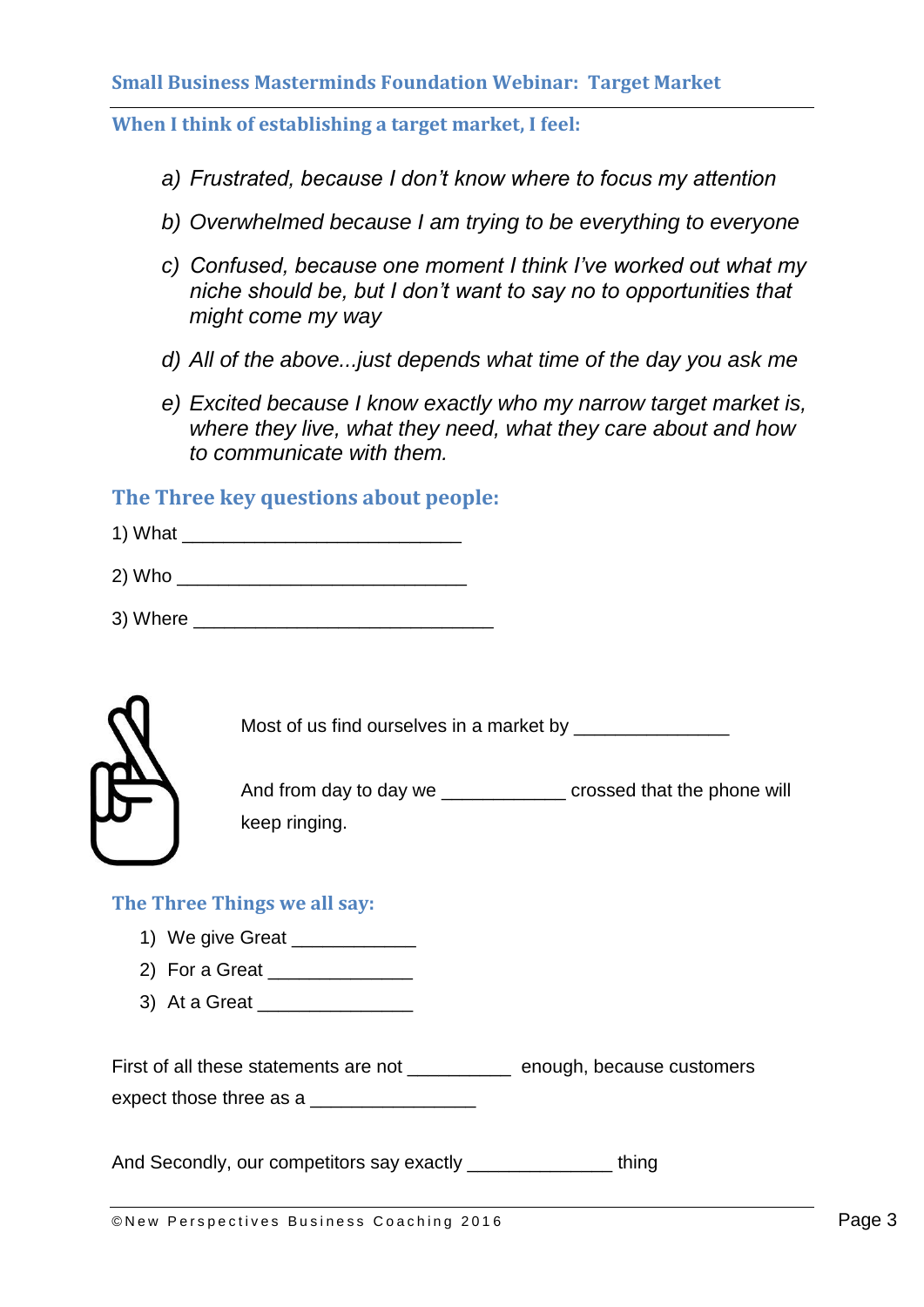## **Small Business Masterminds Foundation Webinar: Target Market**

If I and my competitors offer the same thing to the same customers, the customer can only compare on \_\_\_\_\_\_\_\_\_\_\_\_\_\_\_

The basis of marketing is: What do we uniquely make to which specific group of \_\_\_\_\_\_\_\_

To avoid having to compete on \_\_\_\_\_\_\_\_ we want to find a small \_\_\_\_\_\_\_ market, that we can \_\_\_\_\_\_\_\_\_\_\_\_\_\_\_\_\_ and have to ourselves as much as possible.

#### **Three niche questions:**

- 1) Who does not currently use my product or service, but \_\_\_\_\_\_?
- 2) What do we and our competitors \_\_\_\_\_\_\_\_ on?
- 3) What factors do we not on?



#### **Carpet cleaners**

75% of inquiries revolve around: "How much do you per room?" Husband and wife dig through the dig the set of clients to look for client or jobs that are either more \_\_\_\_\_\_\_\_\_\_\_\_\_\_\_\_\_ or more do.

 $21^{st}$  Birthday \_\_\_\_\_\_\_\_ are great \_\_\_\_\_\_\_\_\_ Husband and wife put together a special \_\_\_\_\_\_\_\_\_\_\_\_ party prep and clean up

John and Mary's \_\_\_\_\_\_\_\_\_\_ Cleaning Service is born

#### **Bicycle shop:**

 $\overline{\phantom{a}}$ 

There is no \_\_\_\_\_\_\_\_\_\_\_ between one shop and another \_\_\_\_\_\_\_\_\_\_ you all sell the

same \_\_\_\_\_\_\_ you all try and \_\_\_\_\_\_\_\_ catch the same fish in the same \_\_\_\_\_\_\_

The greatest opportunity is in \_\_\_\_\_\_\_\_\_\_\_\_\_ service and absolute \_\_\_\_\_\_\_\_ of mind

You decide to offer lifetime free \_\_\_\_\_\_\_ tire repair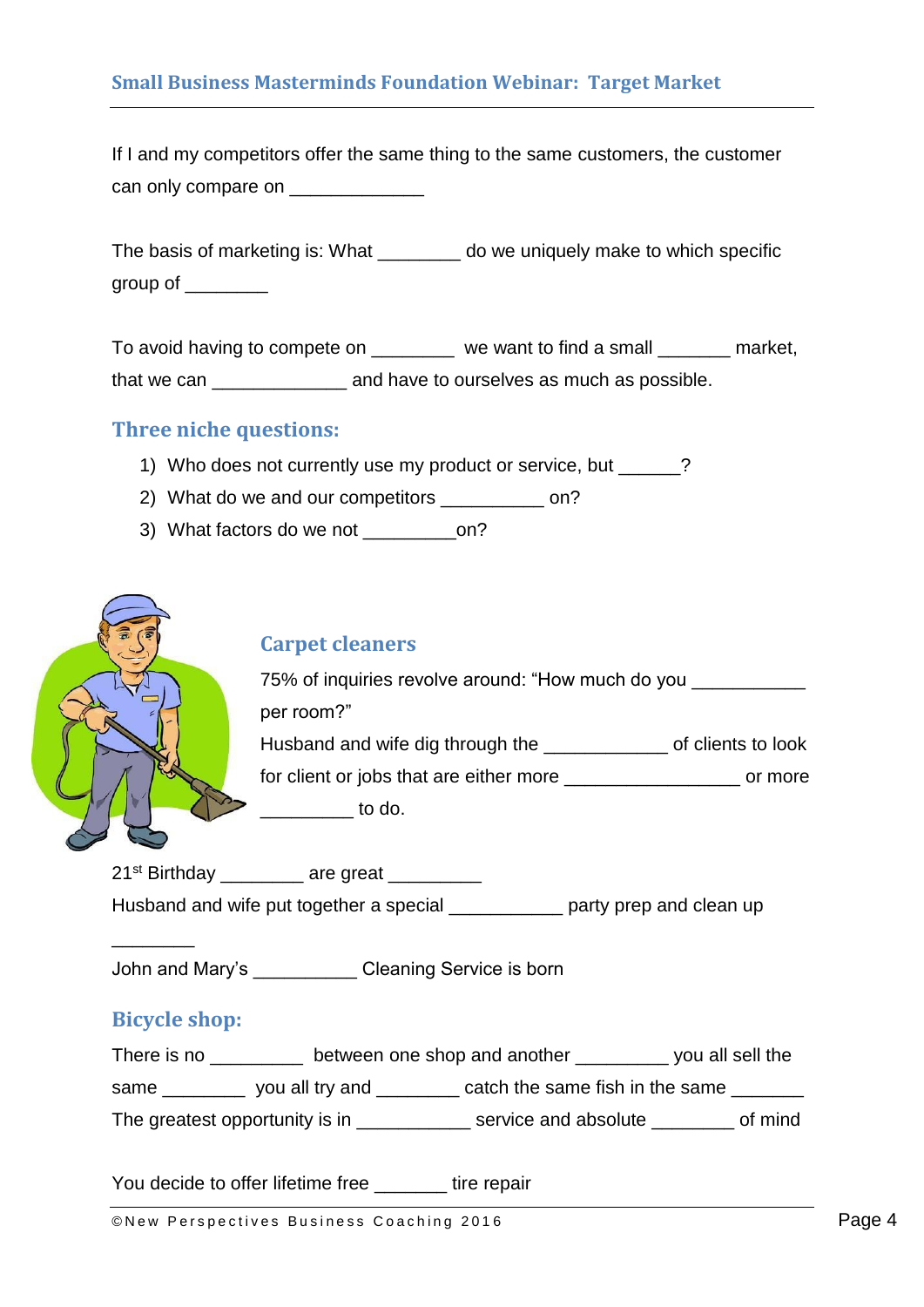### **Small Business Masterminds Foundation Webinar: Target Market**

| Retailers are | pulling their                | out because customers use their |
|---------------|------------------------------|---------------------------------|
| shops as      | before ordering items on the |                                 |

#### **Bedtime Story:**

Annette had a \_\_\_\_\_\_\_\_\_ business Annette was forever fighting new \_\_\_\_\_\_\_\_\_\_ who had watched a few episodes of \_\_\_\_\_\_\_\_\_\_\_\_\_ Annette was forever pressured to cut her \_\_\_\_\_\_\_\_\_\_\_\_\_\_\_\_\_\_\_\_\_\_\_\_\_

#### **Anniversary**

For her th anniversary Annette decided to throw a where all her friends

helped with the \_\_\_\_\_\_\_\_\_\_\_.

Suddenly Annette a \_\_\_\_\_\_\_\_\_ moment

Annette launched the first \_\_\_\_\_\_\_\_\_\_\_\_\_cooking event for \_\_\_\_\_\_\_\_\_\_\_\_\_\_ and

seminars,

And Annette lived ever after,

The \_\_\_\_\_\_\_\_\_\_

# **Comments from others:**



#### **My most pressing issue:**

My most pressing issue in my business, right now:

#### **Resources:**

The special landing page for this webinar is<http://tiny.cc/marketlpage>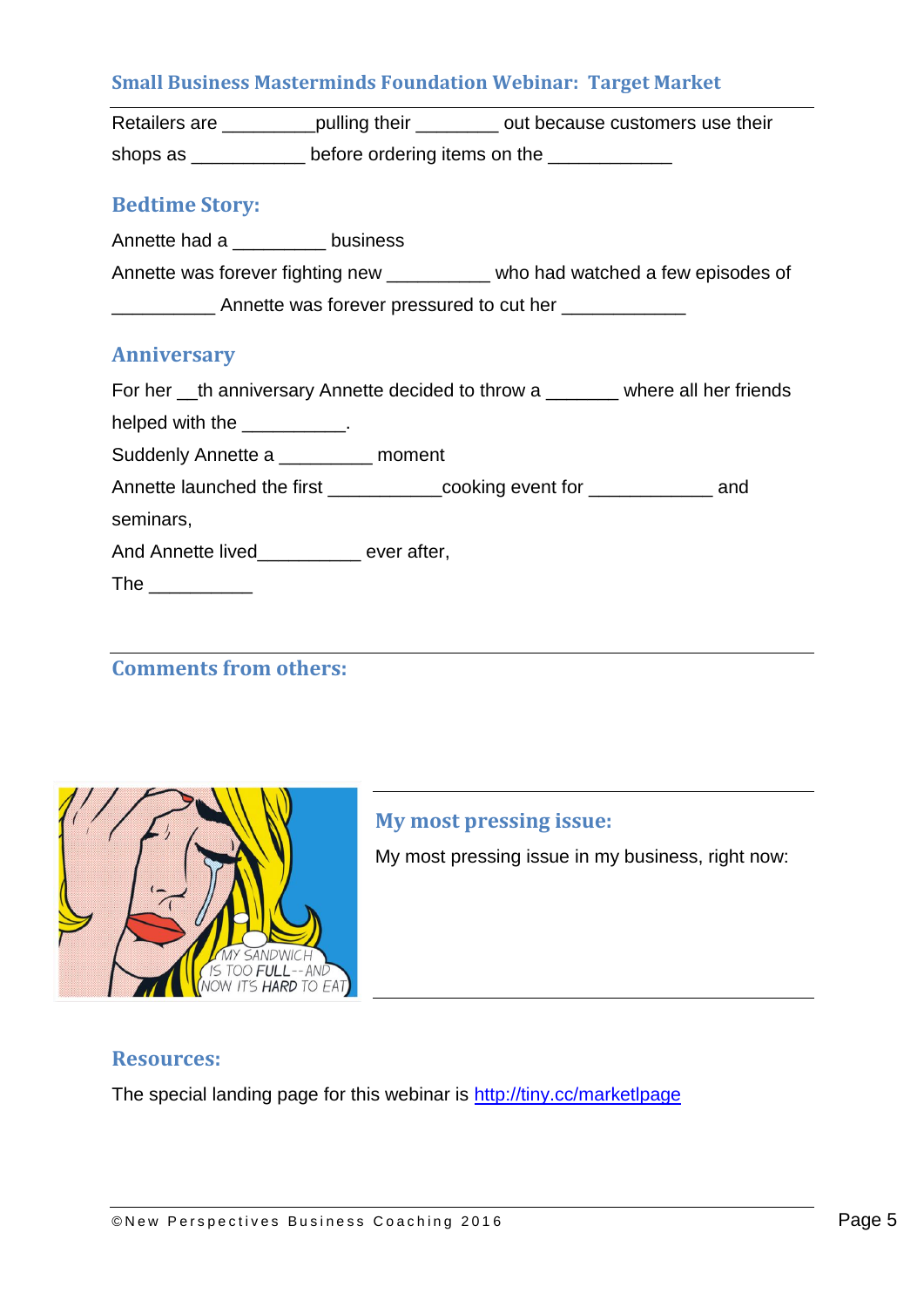## **Small Business Masterminds Foundation Webinar: Target Market**



#### **Action:**

First set some time aside over the next few days to be able to get into this… be sure to do this…

If you don't set some time aside to do

something with what you learned and the information we've given you today…in the next few days… then coming on this webinar has been a waste of your time… The only thing that ultimately makes any difference is what actions you take.

### **So …go to the resources page… take the time**

- Download the article "blue oceans and empty swimming pools
- Watch the slide share presentation about "Blue Oceans"
- Download the "Find your niche" worksheet"
- Remember the 3 key questions:
- Who does not currently use my product or service but might?
- What are all the factors that we and all our competitors already compete on with each other?
- On which factors are none of us competing?